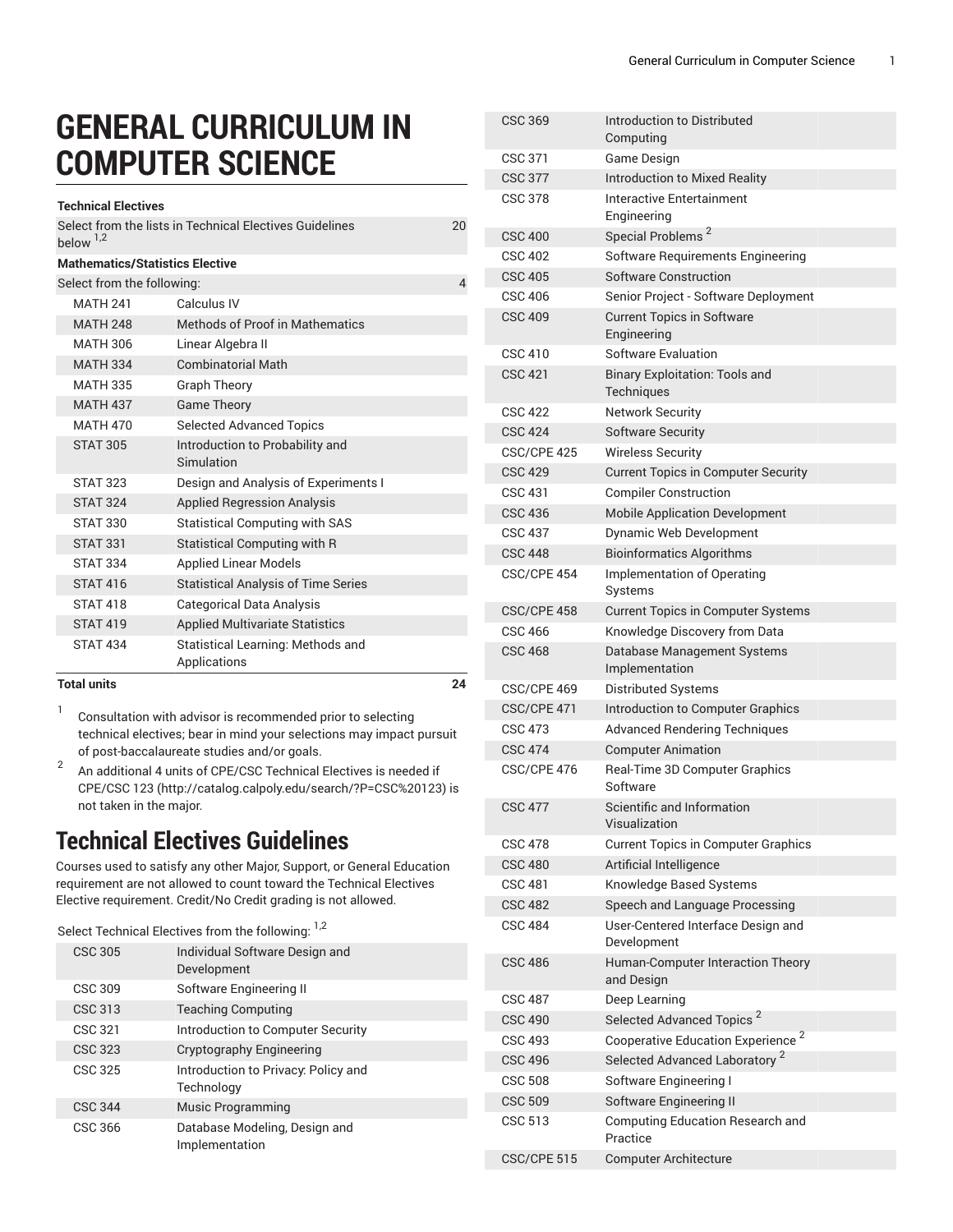| <b>CSC 521</b>                 | <b>Computer Security</b>                            | <b>CSC 429</b>          | <b>Current Topics in Computer Security</b>            |
|--------------------------------|-----------------------------------------------------|-------------------------|-------------------------------------------------------|
| <b>CSC 522</b>                 | <b>Advanced Network Security</b>                    | <b>CSC 437</b>          | Dynamic Web Development                               |
| <b>CSC 524</b>                 | <b>System Security</b>                              | <b>CSC 448</b>          | <b>Bioinformatics Algorithms</b>                      |
| <b>CSC 530</b>                 | Languages and Translators                           | CSC/CPE 454             | Implementation of Operating                           |
| <b>CSC 540</b>                 | Theory of Computation II                            |                         | Systems                                               |
| <b>CSC 549</b>                 | Advanced Algorithm Design and                       | <b>CSC 466</b>          | Knowledge Discovery from Data                         |
| <b>CSC 550</b>                 | Analysis<br><b>Operating Systems</b>                | <b>CSC 468</b>          | Database Management Systems<br>Implementation         |
| <b>CSC 560</b>                 | Database Systems                                    | <b>CSC 473</b>          | <b>Advanced Rendering Techniques</b>                  |
| CSC/CPE 564                    | <b>Computer Networks: Research Topics</b>           | <b>CSC 474</b>          | <b>Computer Animation</b>                             |
| <b>CSC 566</b>                 | Topics in Advanced Data Mining                      | CSC/CPE 476             | Real-Time 3D Computer Graphics                        |
| CSC/CPE 569                    | Distributed Computing                               |                         | Software                                              |
| <b>CSC 570</b>                 | <b>Current Topics in Computer Science</b>           | <b>CSC 477</b>          | Scientific and Information                            |
| <b>CSC 572</b>                 | <b>Computer Graphics</b>                            |                         | Visualization                                         |
| <b>CSC 580</b>                 |                                                     | <b>CSC 478</b>          | <b>Current Topics in Computer Graphics</b>            |
|                                | Artificial Intelligence                             | <b>CSC 481</b>          | Knowledge Based Systems                               |
| <b>CSC 581</b>                 | Computer Support for Knowledge<br>Management        | <b>CSC 482</b>          | Speech and Language Processing                        |
| <b>CSC 582</b>                 | <b>Computational Linguistics</b>                    | <b>CSC 484</b>          | User-Centered Interface Design and                    |
| <b>CSC 587</b>                 | <b>Advanced Deep Learning</b>                       |                         | Development                                           |
| <b>CPE 315</b>                 | <b>Computer Architecture</b>                        | <b>CSC 486</b>          | Human-Computer Interaction Theory                     |
| CPE 316                        | Microcontrollers and Embedded                       |                         | and Design                                            |
|                                | Applications                                        | <b>CSC 487</b>          | Deep Learning                                         |
| CPE/PHYS 345                   | <b>Quantum Computing</b>                            | <b>CSC 508</b>          | Software Engineering I                                |
| <b>CPE 400</b>                 | Special Problems for Undergraduates                 | <b>CSC 509</b>          | Software Engineering II                               |
|                                |                                                     | CSC/CPE 515             | <b>Computer Architecture</b>                          |
| <b>CPE 416</b>                 | <b>Autonomous Mobile Robotics</b>                   | <b>CSC 521</b>          | <b>Computer Security</b>                              |
| <b>CPE 419</b>                 | <b>Applied Parallel Computing</b>                   | <b>CSC 522</b>          | <b>Advanced Network Security</b>                      |
| <b>CPE/EE 428</b>              | <b>Computer Vision</b>                              | <b>CSC 530</b>          | Languages and Translators                             |
| CPE/EE 442                     | Real Time Embedded Systems                          | <b>CSC 540</b>          | Theory of Computation II                              |
| <b>CPE 464</b>                 | Introduction to Computer Networks                   | <b>CSC 549</b>          | Advanced Algorithm Design and                         |
| <b>CPE 465</b>                 | <b>Advanced Computer Networks</b>                   |                         | Analysis                                              |
| <b>CPE 488</b>                 | Microelectronics and Electronics<br>Packaging       | <b>CSC 550</b>          | <b>Operating Systems</b>                              |
|                                |                                                     | <b>CSC 560</b>          | Database Systems                                      |
| <b>DATA 301</b>                | Introduction to Data Science                        | CSC/CPE 564             | <b>Computer Networks: Research Topics</b>             |
|                                | The following restrictions must be satisfied.       | <b>CSC 566</b>          | Topics in Advanced Data Mining                        |
|                                | 4 units must be satisfied by a course that has as a | <b>CSC 572</b>          | <b>Computer Graphics</b>                              |
| prerequisite either            |                                                     | <b>CSC 580</b>          | Artificial Intelligence                               |
| (excluding CSC 357) or         | 1) An upper-division course required by the major   | <b>CSC 581</b>          | Computer Support for Knowledge<br>Management          |
| 2) Another Technical Elective. |                                                     | <b>CSC 582</b>          | <b>Computational Linguistics</b>                      |
| Select from the following:     |                                                     | <b>CSC 587</b>          | <b>Advanced Deep Learning</b>                         |
| <b>CSC 366</b>                 | Database Modeling, Design and                       | <b>CPE 416</b>          | <b>Autonomous Mobile Robotics</b>                     |
|                                | Implementation                                      | <b>CPE 465</b>          | <b>Advanced Computer Networks</b>                     |
| <b>CSC 402</b>                 | Software Requirements Engineering                   |                         | Up to 4 units may be taken from the Approved External |
| <b>CSC 405</b>                 | <b>Software Construction</b>                        | Electives listed below: |                                                       |
| <b>CSC 406</b>                 | Senior Project - Software Deployment                | <b>AERO 450</b>         | Introduction to Aerospace Systems                     |
| <b>CSC 409</b>                 | <b>Current Topics in Software</b>                   |                         | Engineering                                           |
|                                | Engineering                                         | <b>ART 376</b>          | The Art of Mixed Reality                              |
| <b>CSC 410</b>                 | <b>Software Evaluation</b>                          | <b>ART 384</b>          | Digital 3D Modeling and Design                        |
| <b>CSC 421</b>                 | <b>Binary Exploitation: Tools and</b>               | <b>BUS 310</b>          | Introduction to Entrepreneurship                      |
|                                | Techniques                                          | <b>CHEM 216</b>         | Organic Chemistry I                                   |
| <b>CSC 422</b>                 | <b>Network Security</b>                             | <b>CHEM 217</b>         | <b>Organic Chemistry II</b>                           |
| <b>CSC 424</b>                 | <b>Software Security</b>                            | <b>CHEM 218</b>         | <b>Organic Chemistry III</b>                          |
| CSC/CPE 425                    | <b>Wireless Security</b>                            |                         |                                                       |